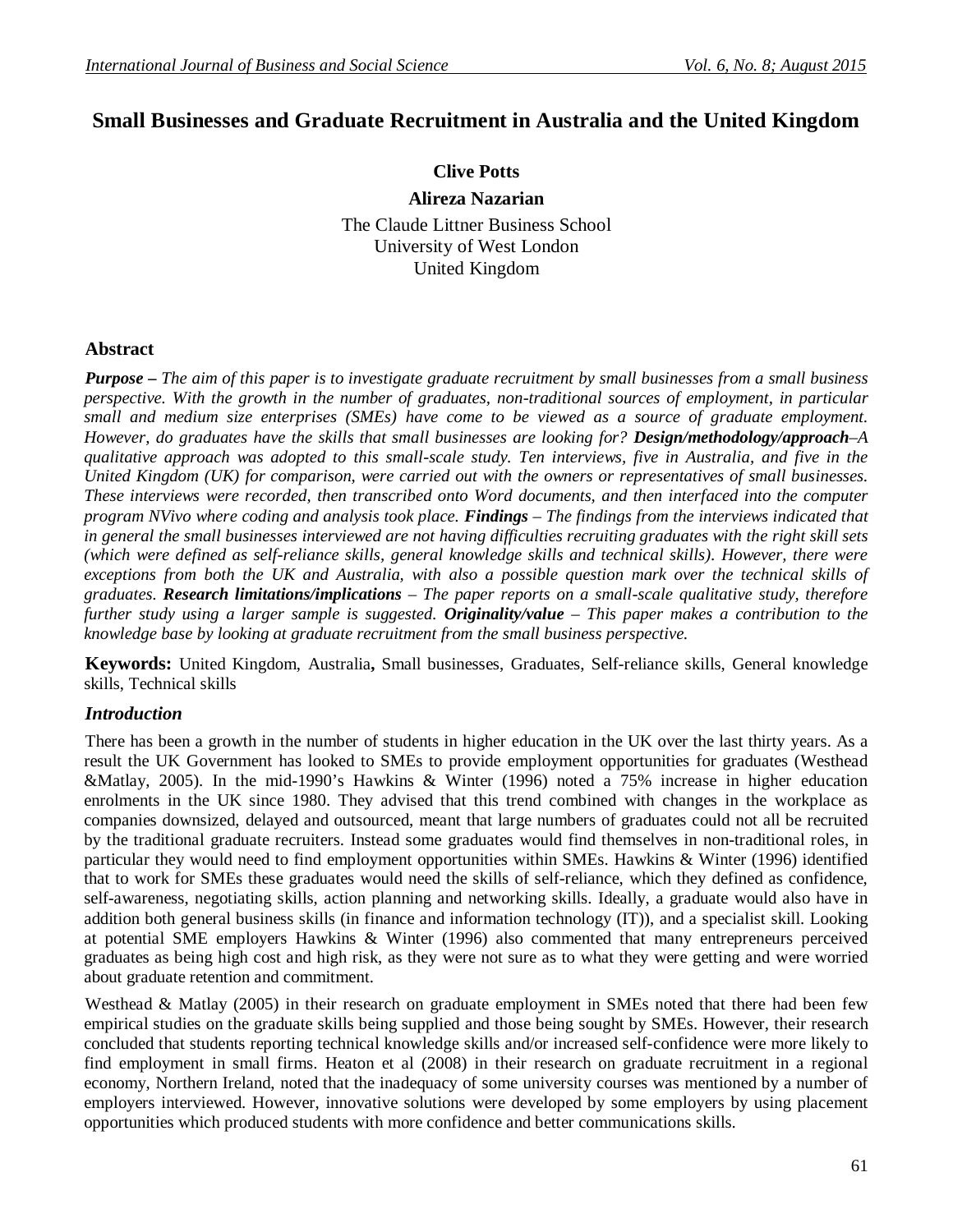Henry & Treanor (2012) in their study of veterinary students in the UK found that the students did not place the same value on entrepreneurship and business related education as prospective employers. Veterinary employers recommended that such skills should be taught so as to produce graduates who would understand that many veterinary practices are in fact small businesses. Therefore this paper seeks to look at graduate recruitment from the small business perspective, in particular, do small businesses have difficulties recruiting graduates with the 'right' skills? What is meant by the 'right' skills are firstly, the skills of self-reliance as identified by Hawkins & Winter (1996); and secondly, the knowledge skills (both general and technical) identified by Hawkins & Winter (1996), but also alluded to by Westhead & Matlay (2005), Heaton et al (2008) and Henry & Treanor (2012).

#### *Literature Review*

Here various papers are reviewed in chronological that look at graduate recruitment and the skills of graduates, finishing with Shannon (2012) who queries whether some of the skills required are actually aptitudes. Hawkins  $\&$ Winter (1996), referred to a 75% increase in higher education enrolments in the UK since 1980 coinciding with dramatic changes in the world of work as companies downsized, delayered and outsourced. As a result, large number of graduates would not be absorbed by the traditional graduate recruiters. Instead, graduates would find themselves in non-traditional roles, in particular in SMEs. They went on to suggest that with the changes to graduate careers, graduates themselves would need to become self-reliant. This involved having such skills as negotiating, action planning and networking skills, added to qualities such as self-awareness and self-confidence. Furthermore Hawkins & Winter (1996) argued that self-reliance skills were one of three types of skills that graduates needed. Therefore the graduate needed to be a generalist, with general business skills and knowledge in areas such as finance and Information Technology (IT), and the graduate also needed to have a specialist skill – to be an expert in something.

In conclusion Hawkins & Winter (1996) argued that graduates had enormous potential to develop smaller businesses through their education, enthusiasm and fresh ideas, but graduates would need self-reliance skills to make the most of the SME opportunities available. Stewart  $\&$  Knowles (2001) in their UK study focused secondary and empirical research on the value placed on transferable skills and qualities by SMEs. They referred to the Careers Advice and Employment Service (1997) definition of individual transferable skills which included: motivation, initiative, creativity, organizational ability, communication skills, teamwork, interpersonal/social skills, problem solving, and leadership. Stewart & Knowles (2001) established that SMEs were becoming an increasingly important source of graduate career opportunities, and that evidence seemed to indicate that recruiters in this sector placed significant emphasis on graduates possessing a range of transferable skills. They therefore conducted an empirical study which included the following:

- What skills and qualities do SMEs seek from graduates?
- Do SMEs seek the same skills and qualities as large organizations?

From the results of their research SMEs do seek the skills and qualities which are defined as transferable. Furthermore, their evidence indicated significant commonality within the SME sector and between SMEs and larger organizations. However, the most significant difference between SMEs and large organizations was the expectation in the former that graduates would perform and contribute immediately. Their research also suggested that SMEs place significant value on team-working skills which linked to the importance of a potential graduate recruit fitting into a very close working environment. Stewart & Knowles (2001) suggested that Higher Education Institutions could work at developing partnerships with small businesses to assist in the process of enabling both students and small businesses to realize the benefits that each could offer. Their secondary and the empirical research findings also indicated that many employers, both large and small, were seeking a graduate who had achieved a reasonable degree and was equipped with a range of skills that could be transferred to the workplace.

Westhead & Matlay (2005) looked at graduate employment in SMEs from a longitudinal perspective. They noted that the UK Government was encouraging more SMEs to employ university graduates, but few empirical studies had focused upon the graduate skills supplied and those sought by owners of SMEs. Therefore their study discussed evidence from a sample of students who participated in the 1994 Shell Technology Enterprise Program (STEP). Firstly, they reviewed the skills reported by STEP and non-STEP graduates in full time employment positions in 1997 (i.e. two years after graduation). Secondly, they reviewed the skills of STEP and non-STEP students who obtained full-time jobs in small private firms in 1997.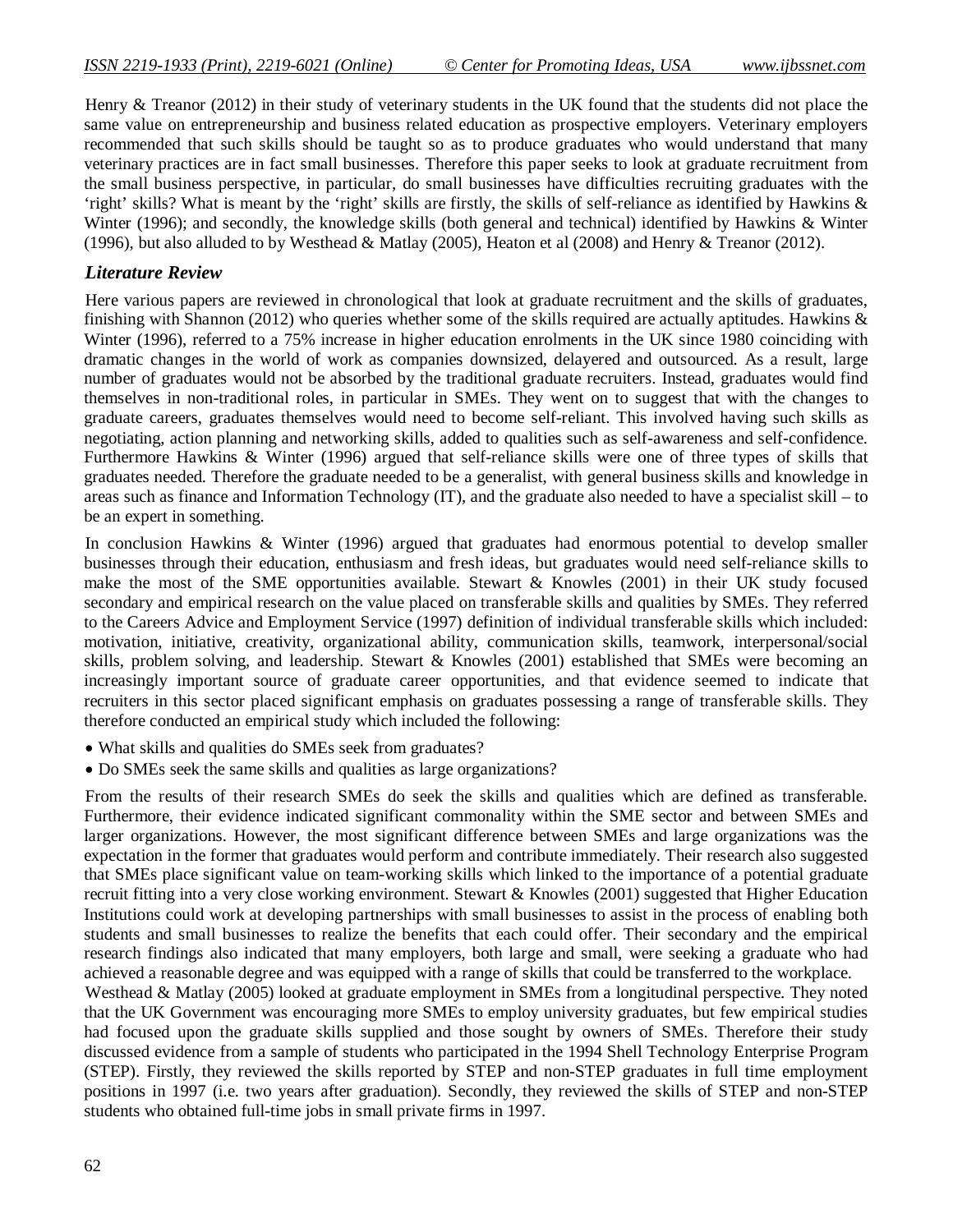Evidence reported by Westhead & Matlay (2005)in their study suggested that the skills likely to be cited by STEP students reporting full-time employment positions, i.e. business sense, computer literacy, practical business skills and project management skills, were those being sought by the owner/managers of SMEs. However the evidence failed to confirm that participation in the program significantly increased the probability of a STEP student joining a small private firm two years after graduation. However, students reporting technical knowledge skills and/or increased self-confidence were more likely to be employed in small private firms. Westhead & Matlay (2005) suggested that the owners/managers of SMEs were seeking specific business related skills. Therefore they argued that the onus was Higher Education Institutions to provide courses that embed these skills through the higher education curriculum.

Raybould & Wilkins (2005) reported on research in Australia that investigated hospitality managers' expectations of graduate skills and compared those expectations with student perceptions of what hospitality managers' value. This was investigated by surveying samples of both populations using a self-completion survey that required each group to rate the importance of a range of fifty-two hospitality based activities under nine generic skill areas; oral communication, written communication, problem solving, conceptual and analytical, information management, teamwork and leadership, interpersonal, adaptability and learning, and self-management. The skill ratings in each group were then compared. They discovered that in absolute terms the five biggest differences in ranking occurred amongst those skill descriptors that students ranked more highly than industry managers did. Three of these skill descriptors related to the conceptual and analytical domain, one to an advanced form of oral communication, and one to teamwork and leadership. Industry managers identified none of the skill descriptors associated with the conceptual analytical domain in their top twenty, in fact industry managers ranked eight of the ten skill descriptors associated with the conceptual and analytical domain in the bottom twenty. Instead managers ranked skills related to interpersonal, problem solving and self-management domains as most important. However, it was the conceptual and analytical domain that was emphasized in most bachelor degree programs. In conclusion, Raybould & Wilkins (2005) stated that students and academics were investing time and effort in developing conceptual and analytical skills that were not be valued by employers of hospitality graduates. They went on to suggest greater co-operation between education providers and industry to design the education curriculum, undergraduate industry experience programs, and graduate internships.

Heaton et al (2008) in their study of graduate recruitment in Northern Ireland, noted how employers were using innovative strategies to address the problems of attracting and retaining high caliber graduates. Field research was carried out with a total of nine organizations, six large organizations in the financial services, healthcare, manufacturing, engineering and IT sectors, and three SMEs in the legal, accountancy and IT sectors. Theynoted in their research that one way for employers to get to know potential longer term employees was by utilizing the industrial placement or a sandwich year. For several employers there was a general consensus that the industrial placement provided the students with critical experience and knowledge, and also more confidence. Furthermore, for several organizations, the placement was also a central part of their longer term recruitment strategy. For graduates there was general consensus that placements offered a beneficial experience in terms of skills, knowledge and experience creation.

They identified that the inadequacy of some university courses was mentioned by a number of employers with the IT companies being particularly critical. Even the accountancy firm felt that students did not bring sufficient experience in the preparation of basic accounting reports. There was thus a problem in some instances with the technical skills of the graduates. Henry & Treanor (2012) stated that the higher education sector in the UK has come under increasing pressure to embed entrepreneurship within its various curricula. With this in mind they explored entrepreneurship education within the veterinary medicine curriculum and discussed the challenges associated with trying to teach entrepreneurship and business to veterinary students. Their findings indicated that students and employers did not share the same view about the value of entrepreneurship and business related elements within the veterinary curriculum. The students felt that business and entrepreneurship would only be of real value at a later stage in their career, and pointed out that such elements were not their priority. In contrast employers felt that graduates were too focused on the clinical side of veterinary medicine, they wanted graduates who could contribute to the overall success of the practice thus any type of business or entrepreneurship education could only enhance graduates employability. Tempone et al (2012) looked at the desirable 'generic' attributes for accounting graduates in an Australian wide study, by conducting interviews with various employers (including SMEs) and members of professional bodies to determine the generic attributes considered to be important.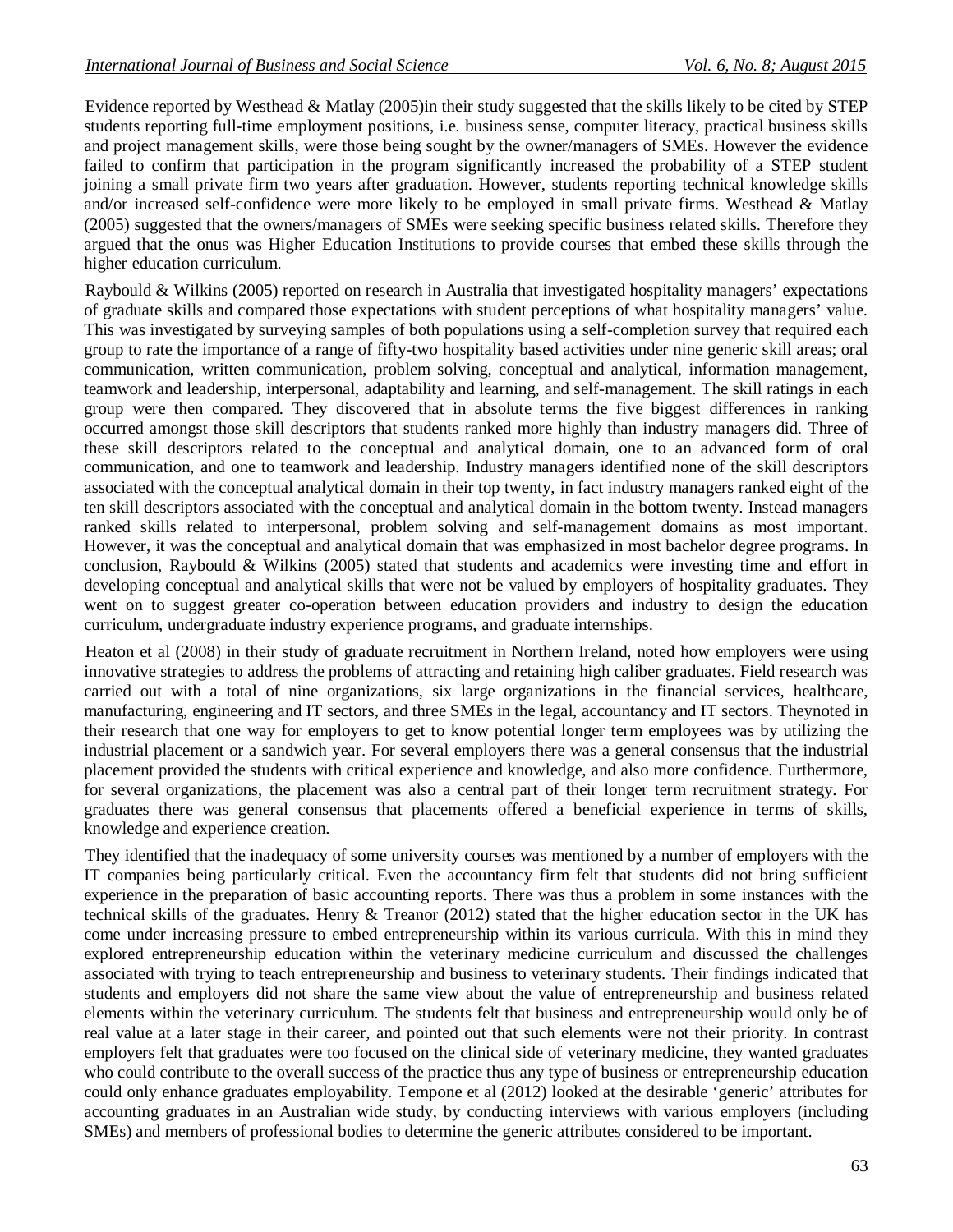The results of their study indicated the key non-technical skills that employers rated as most important were in the broad areas of communication, teamwork, self-management, initiative, problem solving, and planning. Whilst employers and professional associations used these terms, further analysis revealed that employers in different sectors of the accounting industry assigned different meanings to these terms. For example, according to this study, there were divergent views about what communications skills meant. Communications skills were viewed by different interviewees as presentation skills, oral speaking skills, listening, negotiating and the ability to provide feedback, and written communication skills. They suggested that the information and reflections on the generic attribute of "communication skills" as provided by various respondents suggested a conceptualization of a range of social skills.

They surmised that technical skills would always be a priority. However, employers surveyed required communication and presentation, teamwork and self-management attributes in the graduates they were employing. Most firms had training programs in place to progress the development of required attributes at different levels. However, in the case of small regional accounting firms the requirement for graduates "to hit the ground running" was more pronounced due to the firms' reduced capacity and means to provide training. They concluded from their study that given the different requirements between sectors, the demands on universities to deliver work ready graduates should be subjected to the question: work ready for whom? As the same attribute may mean different things to different employers. Jackson & Chapman (2012) also referred to non-technical skill gaps in Australian business graduates. The aim of their study was to identify and examine the precise nature of non-technical skill deficiencies in those graduating from undergraduate business degree programs in Australia. The study examined and compared employer and academic perceptions in a broad set of industry-relevant skills.

Their study highlighted weaknesses in certain non-technical skills which are considered imperative for successful managers. Key elements in which graduate performance was considered weak were behaviors comprising critical thinking and decision management. Disappointing ratings for leadership skills also raised concern. Conflict resolution was another weakness, as was perceived weak performance in public speaking and commercial awareness.

However, they went on to state that in other respects the graduates were socially adept, responsible, confident, self-disciplined, ethically informed, organized and efficient. They were also fairly motivated, valued selfimprovement and were proficient in basic skills and certain cognitive processes. Therefore they suggested that interpreting the level of concern raised by their findings was partially dependent on the perceived role of undergraduate business education. Those favoring the development of potential leaders would find the results more disappointing than others emphasizing the broad development of generic skills and the graduate's ability to apply disciplinary knowledge in the workplace. Nevertheless they indicated that certain significant differences in academic and employer perceptions may be fueling skill gaps. Therefore they called for further collaboration and direct industry involvement in developing non-technical skills to enhance graduate outcomes.

Shannon (2012) conducted research on the graduate recruitment of architecture graduates in Australia. Employers in small, medium and large Australian firms were surveyed about their graduate hiring practices. The research study was interested in the contemporary recruitment behaviors of practices which hire architecture graduates with respect to how they prioritized the employability skills of graduates and the graduate attributes ('discipline area' skills) of the graduate. For 'employability skills' interview respondents were asked to rate each capacity on the Commonwealth of Australia's list of 'employability skills' (Australian Government 2011). These skills are teamwork; self-management; communications skills; creative initiative and enterprise; planning and organization; problem solving; technology; and lifelong learning. Teamwork was given the highest rating in the research, and the themes that came through here were that; architecture is a team based production process, and that personality traits such as teamwork were hard to evaluate at an interview. At the other end of the scale was life-long learning. The reason for this ranking was that the respondents stated that it was almost impossible to evaluate, so therefore it could not be critical as a skill in ranking graduates for hiring. With respect to discipline area skills, the research found that employers from a wide range of practices, and practice sizes highly prioritized the demonstration of sound technical skills in graduate recruitment. Furthermore, respondents rated Computer Aided Design (CAD) skills as important. The analysis of CAD skills revealed that sound CAD skills were considered a key graduating skill for employment, and that a familiarity with a variety of platforms was necessary. Shannon suggested that employers should consider that some of the employability skills are aptitudes or personality characteristics, which no employer could instill or pre-judge in a graduate, just as no University suggested that it could teach them.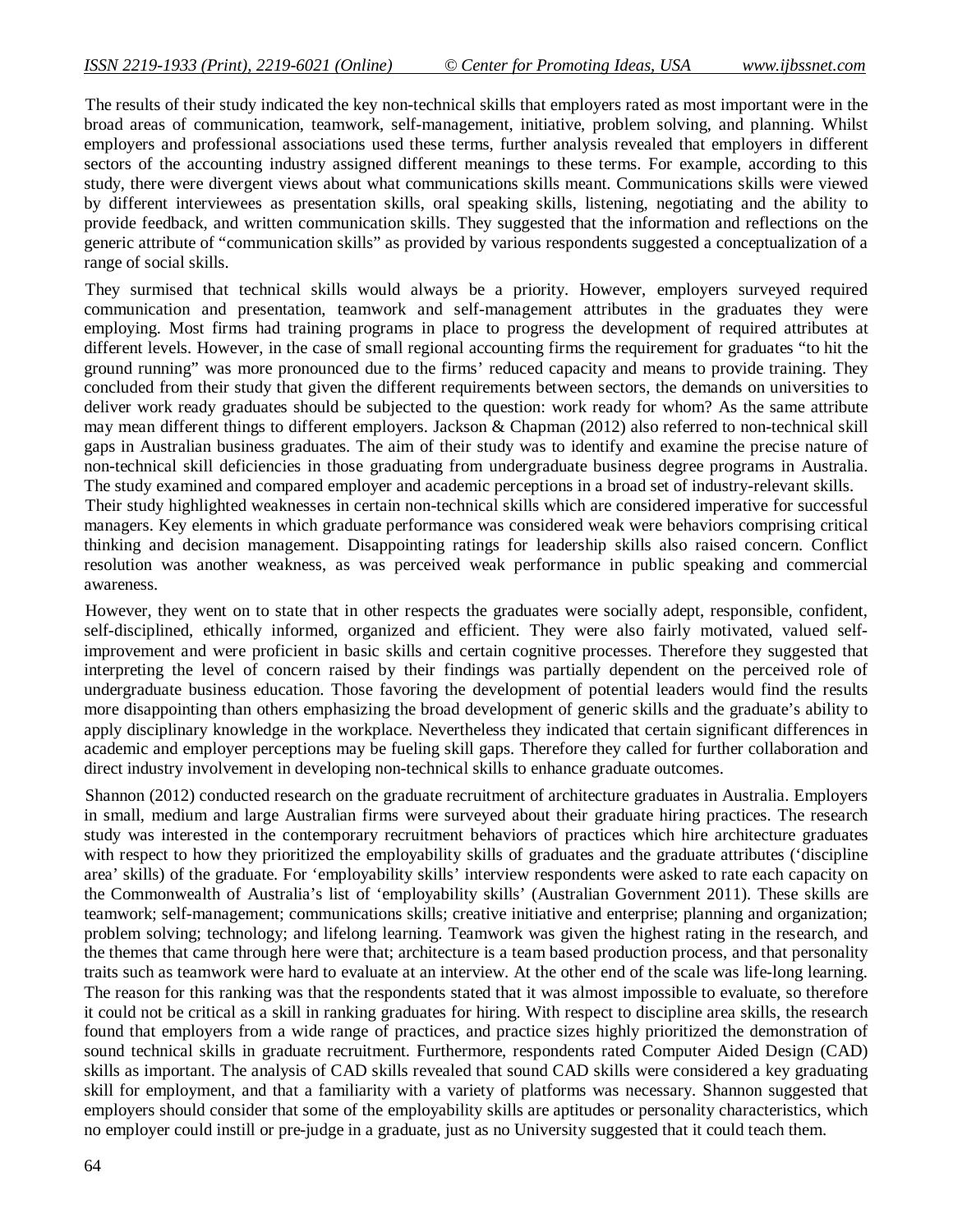## *Methodology*

A small scale study using a qualitative approach was undertaken, as it was seeking the views and opinions of small businesses to graduate recruitment without necessarily seeking to numerate and quantify those views. The aim was to obtain the views and opinions of small businesses towards graduate recruitment in order to answer the research question, "Do small businesses have difficulties recruiting graduates with the 'right' skills?"The qualitative method for obtaining the research data was by means of semi-structured interviews of the owners or the representatives of small businesses. A small business was defined as one having one to forty-nine employees, which includes both small and micro businesses according to the European Union specification (Storey & Greene, 2010).Ten semi-structured interviews of small businesses were conducted, five in Australia, five in the UK. The decision to interview small business representatives from Australia and the UK was to see if there were any differences in experiences between the small businesses in the two countries. (The two countries are similar in that they are both economically advanced, English speaking countries with Westminster style parliaments; in fact Australia was a colony of the UK until Federation in 1901.)

The interviews in Australia were arranged mainly through personal contacts. The interviews in the UK were arranged mainly by meeting small business representatives at local Chamber of Commerce events. These interviews were recorded. Of the interviews that took place in Australia, all were in the State of Victoria, three in Country Victoria (namely in the region of Gippsland to the east of Melbourne), and two in Melbourne itself. Of the interviews that took place in the United Kingdom, all five took place in London. Four took place in West London, one in North London.

In more detail the Australian interviewees were with:

- 1. Business A, an accountancy public practice in the town of Sale, about a three hour drive east of Melbourne. The interview was with the owner.
- 2. Business B, an accountancy public practice in the town of Traralgon, about a two hour drive east of Melbourne. The interview was with one of the accountants who also deals with recruitment.
- 3. Business C, a motel in Traralgon, The interview was with the owner.
- 4. Business D, a not for profit organization which provides a program for mentally disadvantaged children in Melbourne. The interview was with the office manager.
- 5. Business E, a sole trader, an electrician with thirty years' experience based in Melbourne.

In more detail the United Kingdom interviews were with:

1. Business V, an accountancy public practice in North London. The interview was with the owner.

- 2. Business W, a web design agency based in West London. The interview was with the Sales and Marketing Director.
- 3. Business X, an IT support company which provides services for SME's, and is based in West London. The interview was with the Technical Director.
- 4. Business Y, a networking business designed for professionals, based in West London. The interview was with the owner
- 5. Business Z, a freelance property developer, based in West London.

The interview questions revolved around three themes:

- 1. A brief overview of the business.
- 2. Questions about graduate recruitment.
- 3. Questions about the skills of the graduates, which in turn were subdivided into:
- Self-reliance skills being self-confidence, self-awareness, negotiating skills, action planning skills and networking skills.
- General knowledge skills being writing skills, business knowledge and IT skills.
- Technical knowledge being what the graduate studied in.

Depending on the responses to the questions, like, for example, whether the small business recruited graduates (and several did not), some questions were omitted from some of the interviews, and others were asked hypothetically. Following the interviews, the recordings were transcribed onto Word Documents and then analyzed.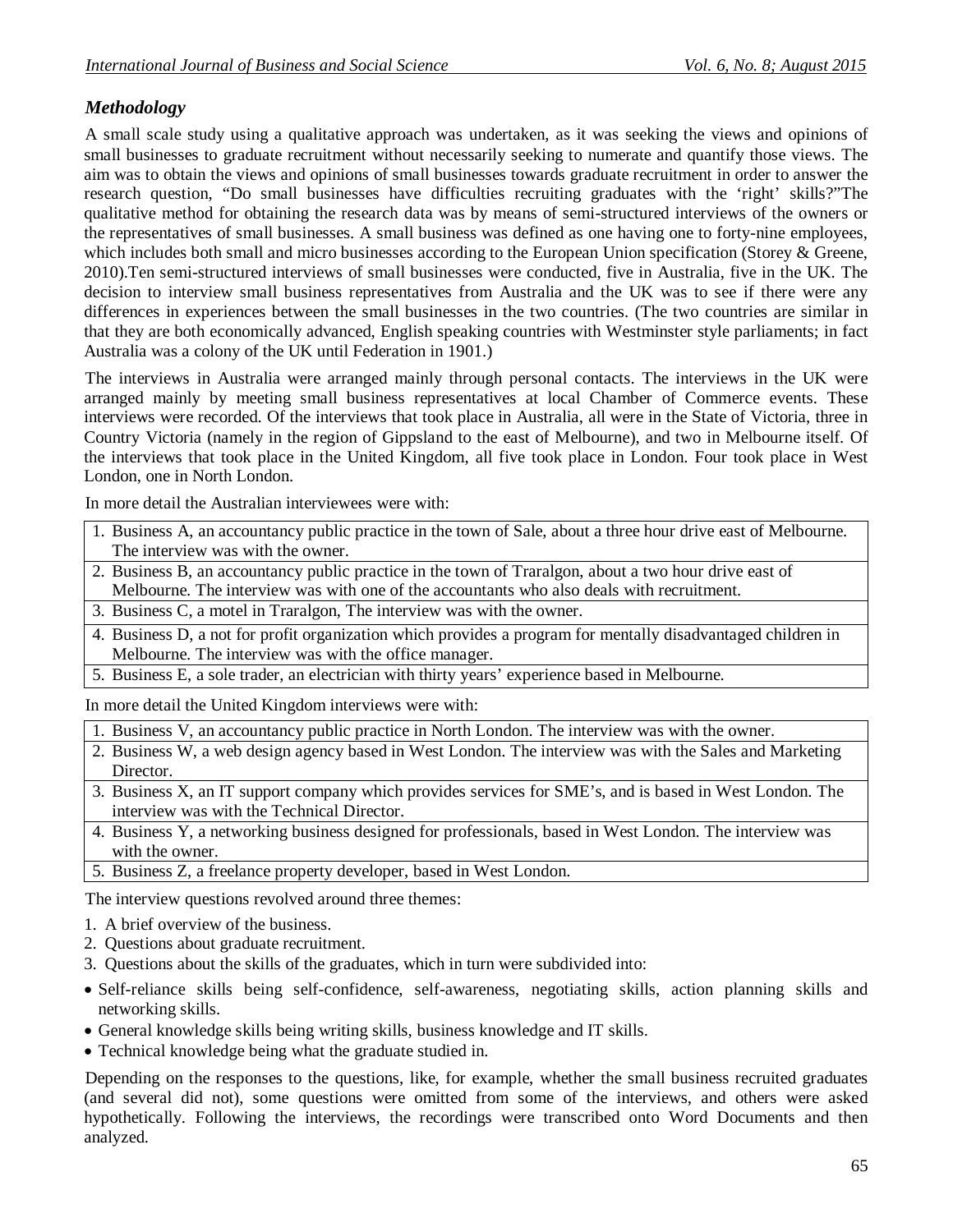Computer assisted qualitative data analysis software (CAQDAS) was used for the manual coding and the retrieval of data. Following transcription onto Word, the Word Documents were posted into the CAQDAS software NVivo for coding. The transcripts were reviewed in NVivo's document viewer, and the codes were worked out. For coding NVivo uses nodes defined as "a collection of references about a specific theme, place person or other area of interest" (Bryman & Bell, 2011, p.598). The interviews were reviewed in NVivo's document viewer and then coded against the individual nodes that had been set up.

#### *Findings*

#### **1. Are Small Businesses Having Difficulties Recruiting Graduates?**

Six of the ten small businesses interviewed (three in Australia, three in the UK) recruited or had recruited graduates. Of the businesses that did not, Business Z, the UK sole trader was not interested in graduate recruitment. Business E, the Australian sole trader felt that it was not big enough; Business C, the Australian motel felt that it did not have roles for graduates, whilst Business X, the UK IT support company had previously only had an apprentice rather than a graduate. Seven of the ten small businesses had graduates applying directly to the businesses (four in Australia, three in the UK). The exceptions were Business C, the Australian motel who could not recall seeing any applications from graduates; Business Z, the UK sole trader who also received no applications from graduates; and Business X, the UK IT support company, which had had graduates applying through training providers when running an apprenticeship. Five of the ten small businesses used student placements (four in Australia, one in the UK). In the UK, both Business V, the accountancy practice and Business W, the web design company indicated that they did not have the facilities for student placements, with Business V stating "We don't have the facilities and the time to do that." and Business W stating "you can see our office is quite small". Business X, the IT support company had used an apprentice; whilst Business Z left it up to the companies he worked with to do the hiring. This left Business Y, the business networking company as the one UK business that had used a student placement. However, of the four businesses in Australia that used student placements, only Business B, the accountancy practice recruited students on graduation; whilst three of them, Business A, the accountancy practice, Business C, the motel, and Business D, the not for profit organization, for various reasons did not. For Business A this was because the placement was felt not to be beneficial to the business, for Business C the placement was a short-term requirement, and for Business D, the student placements were at the required job level being sought,

Six of the ten small businesses (three in Australia, three in the UK) indicated that they would not have difficulties in recruiting graduates. Of the other four businesses, Businesses E and Z, the Australian and UK sole traders did not recruit graduates. Business C, the Australian motel advised that graduates did not apply to the business, but that they would be considered if they did apply. However, Business W, the UK web design company indicated that it sometimes had difficulties finding graduates who "actually have the experience in particular fields that we are looking … to fill", because it needed graduates with specific IT skills. However, for both Businesses A and B, the Australian accountancy practices, the issue was not just recruiting graduates, but also keeping them, as both commented on graduates leaving their businesses with Business B commenting "one of the frustrating things that we do stumble across every now and then is losing graduates we've developed". There for from this study, the small businesses interviewed are not having difficulties in recruiting graduates. This is the case both in Australia and the UK, with one UK small business (Business W, the web design company) being the exception.

#### **2. Are Small Businesses Finding That Graduates Have The Right Skills?**

The analysis of this was split into three parts. These three parts were:

- a) The skills of self-reliance, defined as self-confidence, self-awareness, negotiating skills, action planning skills and networking skills.
- b) General knowledge skills, defined as IT, handwriting and business knowledge skills.
- c) Technical skills, defined as the graduate's technical skill.

a) Seven of the ten small businesses looked for or would look for the skills of self-reliance in graduates (three in Australia, four in the UK). Of the three businesses that did not, Business A, the Australian accountancy practice felt that "they've got, got all those things"; Business E, the Australian sole trader did not recruit graduates; and Business W, the UK web design company felt that they were not necessary, "it's not necessary for them to have those skills … because they'll tend to put on their headphones and just code away."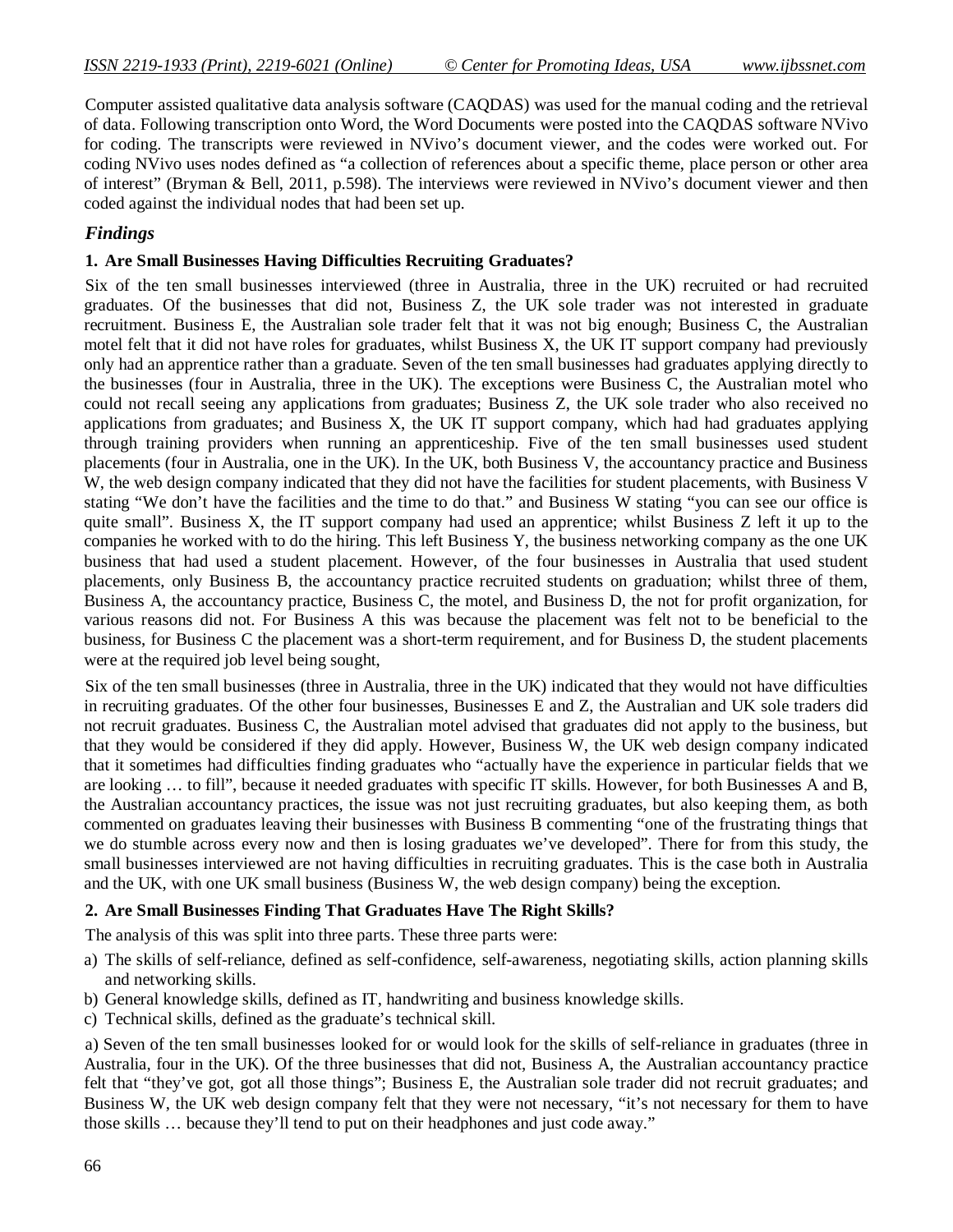However, Business Y, the UK business networking company indicated that in contrast to Business A, the skills of self-reliance amongst graduates were not there, and instead these were developed whilst in employment. Interestingly Business X, the UK IT support company indicated that a lack of self-reliance skills actually created an opportunity to shape the person, but then added that a complete lack of self-reliance skills could be a problem.

Turning to the specific skills, both Businesses B and V, the Australian and UK accounting practices looked for self-confidence in graduates; but once again Business Y, the UK business networking company suggested that in general it was not there "the confidence was not, was not generally there except for people from the U.S." Business B also looked for negotiating skills, action planning skills and networking skills in graduates for "being able to communicate with other people is the most important thing", but Business V did not see these as necessary: "They're told what to do. We've got work flow … system. It's a computerized system, so we know who knows what to do when." Meanwhile Business Y also indicated that networking skills in graduates were limited: "I found the ability to network in their comfort zone was exceptional, outside their comfort zone is nonexistent and full of fear."Therefore from this study, it is fair to say that the small businesses interviewed are not having difficulties finding graduates with the skills of self-reliance. They are either finding graduates with those skills as in the case of the Australian small businesses, or to a degree they do not matter so much as in the case of some of the UK small businesses. However, Business Y the UK business networking company was an exception.

b) Nine of the ten small businesses looked or would look for general knowledge skills in graduates (four in Australia, five in the UK). The Australian exception being Business E, the sole trader who did not recruit graduates. However there were once again differences between the small businesses as to what skills were more important.

Seven of the ten small businesses (two in Australia and five in the UK) looked for IT skills. This included the two accountancy practices in Australia, where Business A suggested "they can finger type, but they can't touch-type and in this day and age they should be able to touch type." However, IT skills were not so important for the other Australian small businesses with Business D the not for profit organization stating "probably not IT skills, they don't need that". This contrasted with the UK small businesses, which admittedly included the two IT businesses, Businesses W and X. Business V the UK accountancy practice also indicated that being able to use a computer was essential: "They have to be able to use the computer. They have to, I mean it is not a luxury."

Also seven of the ten small businesses (three in Australia, four in the UK) looked for handwriting skills. Of the businesses that did not, Businesses A and V, the Australian and UK accountancy practices emphasized the importance of computers and computer generated correspondence. However in contrast, both Business B, the Australian accountancy practice, and the two UK IT companies, Businesses W and X emphasized the importance of handwriting skills for dealing with correspondence and writing briefs. Thus Business B commented "we deal with a lot of correspondence here, so being able to write a letter and being able to use proper English, proper grammar, all of those things are really important". General business knowledge seemed not to warrant a comment by most of the small businesses. Only three businesses commented directly on it, with Business B, the Australian accountancy practice suggested that it was important; whereas Business V, the UK accountancy practice suggested that it was not: "They don't need to know business knowledge, they just get on with the job"; whilst Business Y, the UK business networking company saw it as a bonus if they had up to date information, but otherwise no, "It was a bonus, but not a necessity because sometimes people come with business knowledge that's out of date and therefore it's best they have a clean mind rather than one with duff information." Therefore from this study, it is fair to say that the small businesses interviewed are not having difficulties finding graduates with the skills of general knowledge. However, the importance of the individual skills varied amongst the small businesses between the two countries with handwriting skills, and then IT skills considered more important.

c) Five of the ten small businesses looked at or would look at the technical skills of the graduates during the recruitment process (one in Australia, four in the UK). Of the Australian small businesses, only Business B the accountancy practice did so by monitoring students on the student industry placement program at the local University. Conversely Business A, the other Australian accounting practice did not look at the technical skills of the graduates during the recruitment process: "Usually with the graduates you're assuming they have the technical skill". With respect to the UK, Business V, the accountancy practice, also did not look at the technical skills of the graduates "they all come blank, even you know accountancy degree", although it was accepted that they needed the theoretical knowledge in order to progress.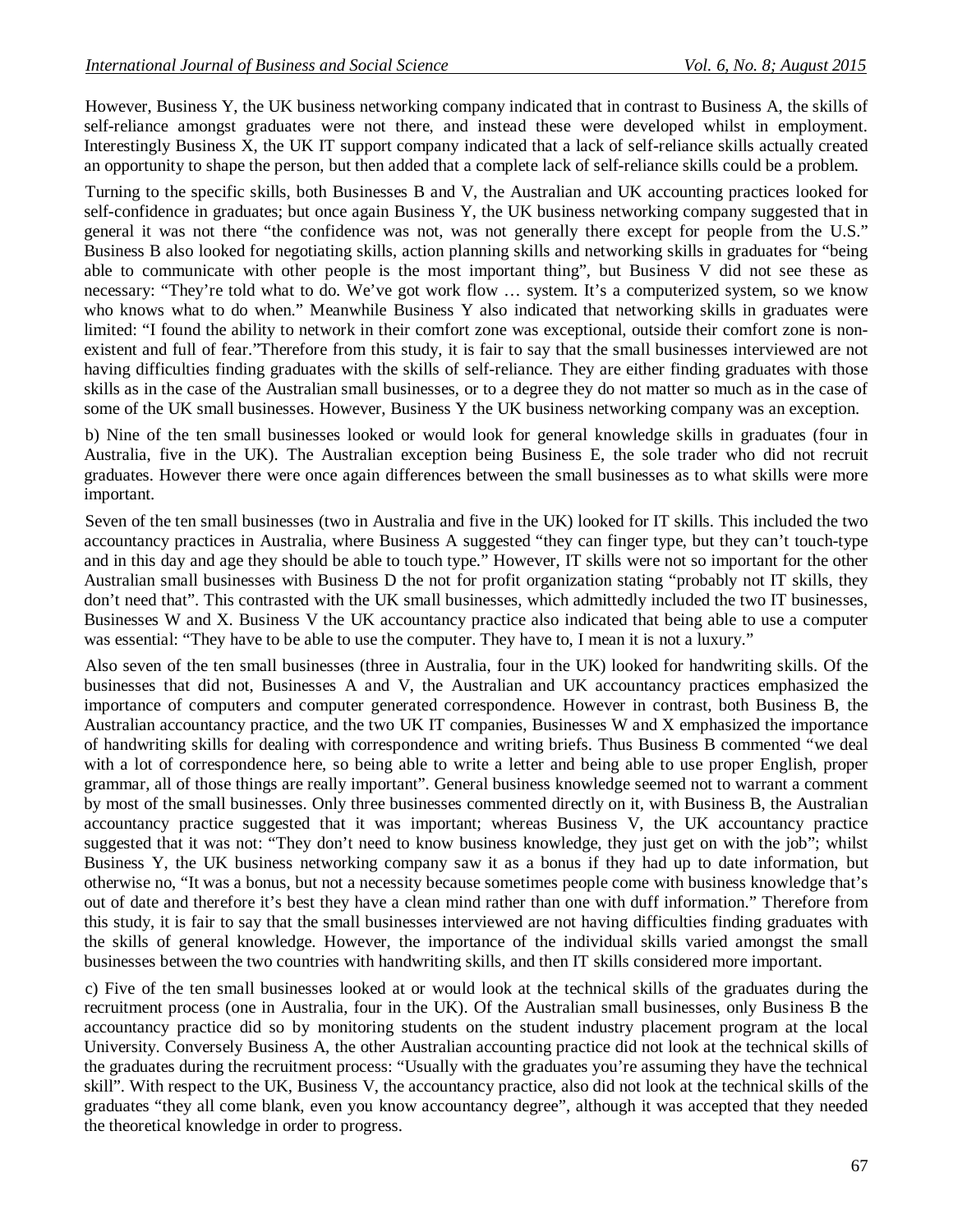With respect to actually possessing the technical skills, of the businesses asked (two in Australia, three in the UK), the response was mixed. For Business Y, the UK business networking company, expectations were exceeded:"Always exceeded expectations, generally because they're quite humble and are not very confident about how useful their skills are in the workplace. When I found they started using their skills in the workplace they realized just how good they were". For Business V, the UK accountancy practice, a definitive answer could not be provided as some were good, others were not. For Business W, the UK web design company, graduates with the required IT skills were specifically recruited. For Business B, the Australian accounting practice, in most instances expectations were met, and if not technical training was offered. However, Business A, the other Australian accounting practice felt that graduates were lacking in some key technical areas, "they have no concept of how double-entry works. The system doesn't balance they have no idea how to pull it apart and to find out what's wrong". Therefore the study indicates that on balance the small businesses are finding that graduates have the necessary technical skills. However, the picture is not clear-cut for whilst there is clearly an Australian small business exception (Business A, the accounting practice), other businesses too noted technical deficiencies with some of their graduates.

## *Discussion*

This small scale study into understanding the employment of graduates by small businesses shows that in the UK and Australia, the small businesses interviewed are not having difficulties in recruiting graduates, unless the small businesses is looking for specific technical skills in the graduates as in the case of Business W, the UK web design company. With respect to the skills of self-reliance, Shannon (2012) queried, based on the views of employers, whether the Australian Government's list of employability skills which included self-management, communication skills, teamwork, planning and organization, problem solving, technology, creative initiative and enterprise, and lifelong learning are actually skills that can be taught or instilled in a graduate, or whether they are aptitudes. This has relevance in discussing Hawkins & Winter's (1996) skills of self-reliance which are selfconfidence, self-awareness, negotiating skills, action planning skills and networking skills which mirror many of the Australian Government's employability skills. Therefore, for example, can self-confidence be taught, or does it come from within the graduate? (Though it is worth noting that Hawkins & Winter (1996), described selfconfidence as a quality as well as a skill.) Interestingly Business Y, the UK business networking company touched upon this area when making the comment "the confidence was not, was not generally there … and I also found self-motivation to be a problem for some of them which probably links back to lack of confidence or insecurity or something." However, Business Y went on to say "I give them those skills once I have recruited them." This statement suggests that the skills of self-reliance can be developed. However, this leads to the further question, can they be developed at University, or are they developed in work?

In the review of the literature, Tempone et al (2012) made reference to skills such as communication skills meaning different things to different organizations even though they are in the same industry. Tempone et al (2012) thus showed that the same skill can have different interpretations depending on the context. With respect to this, the writer noticed that in the interviews when it came to the skills of general knowledge (IT skills, handwriting and business knowledge), some of the businesses interviewed interpreted this as meaning knowledge of a wide range of topics. However, with respect to the study it is worth noting that it showed that the small businesses are not having difficulties recruiting graduates with the skills of general knowledge. What was also interesting was that small businesses valued some skills more importantly than others. IT skills were valued highly, understandably so with the use of personal computers by small businesses, but also, surprisingly in this age of the personal computer, hand-writing skills as well. Whereas business knowledge in graduates did not seem to be highly merited. The study indicated that on balance the small businesses interviewed are finding that graduates have the necessary technical skills. However, several of the small businesses noted technical deficiencies with some of their graduates. This suggests that Universities may still have some work to do in bringing graduates up to the standards that employers are seeking. In the literature, Raybould & Wilkins (2005) suggested having closer relationships between the Higher Education Institutions and industry. The case of Business B, the Australian accountancy practice which operates a student placement program with the neighboring university is an example of this. The study data was based on ten interviews, with five in Australia and five in the UK. Therefore the size of sample is limited and there was no focus on any particular industry.